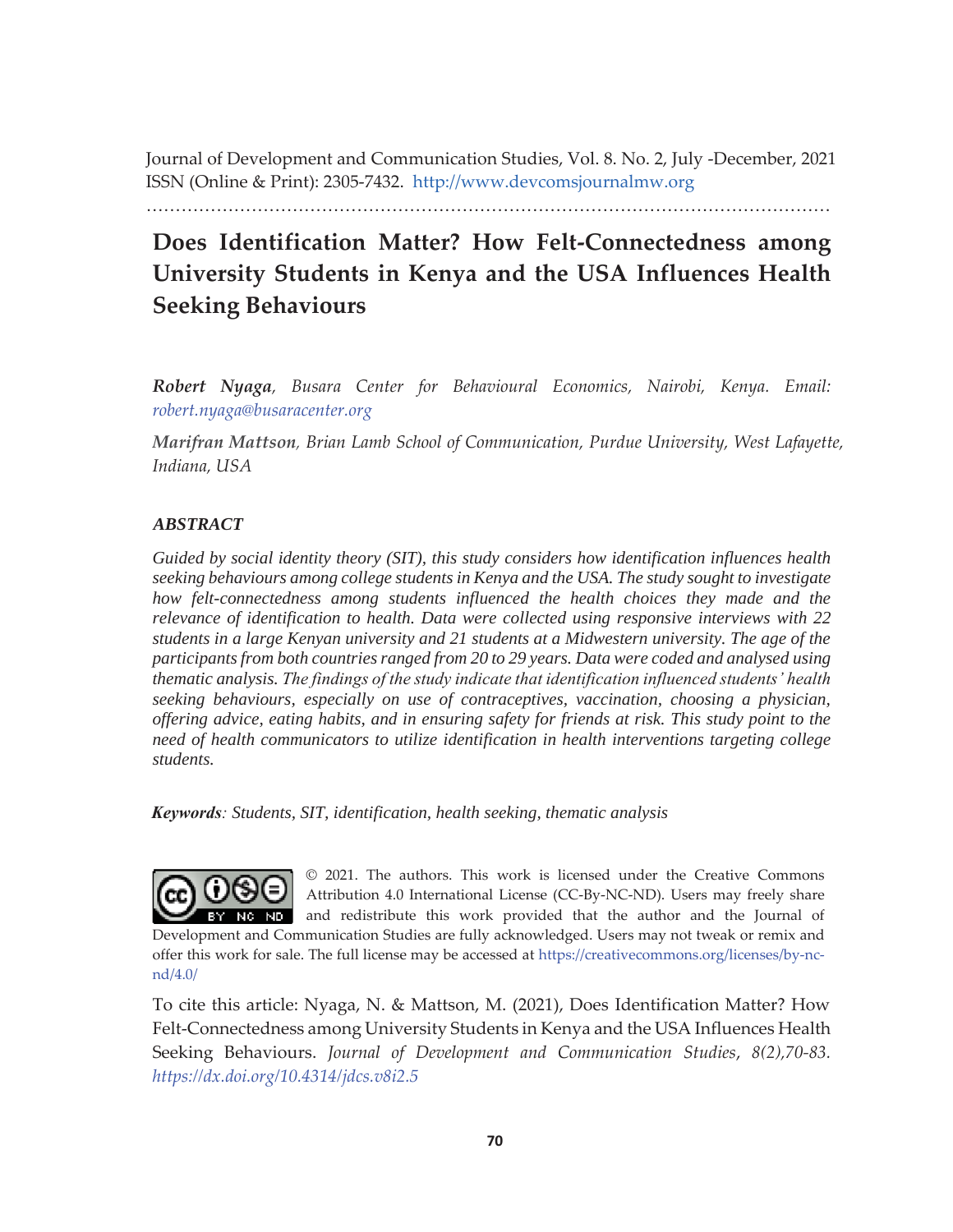#### **Introduction**

The people in a person's life influence how that person views the world and makes decisions (Paquin & Keating, 2017). Although most extant studies have investigated how people make health choices, there is minimal research into how identification influences health-seeking behaviours among college students. Identification refers to the dynamic social process by which we create identities that guide us and influence our perceptions of the world (Scott, Corman, & Cheney, 1998). Examining how identification influences the decision making of health-related issues can help health practitioners to design effective health campaigns.

Identification is an important concept in health because past studies have found that health-promoting behaviours, such as exercise and vaccination, can be considered social behaviours that most people engage in alongside others (Yun & Silk, 2011). Additionally, people maintain relationships by adopting attitudes, values, and behaviours of the people they interact with (Brown & Basil, 2010). Although college students often get sick, they are less studied compared to other groups in the population (Nicoteri & Arnold, 2005). Therefore, using the social identity theory, the overarching goals of this study were: to consider how identification at personal and collective levels influence students' health seeking behaviours and how health communicators can utilize this information to design effective health messages when targeting students. We begin by reviewing the relevant literature on identification and health seeking, followed by a discussion of the guiding theoretical framework, and the research questions.

#### **Literature Review**

It is common for people to be invested in relationships that help them to achieve their goals (Burke, 1950) and to be attracted to people who share similar identities and views on issues (Hall & France, 2012; Pratt, 2001). In fact, some studies have argued that people act in ways that are consistent with their identities in order to satisfy their psychological and sociological needs (Paquin & Keating, 2017). Thus, the desire to identify is common to humans and suggests why students belong to different social groups that shape their identities and influence their choices.

Identification concerns a person's self-identity and the extent to which a person is open minded in accepting divergent opinions (Stets & Burke, 2000). Self-identity is the enduring and salient reflection of oneself (Ries, Hein, Pihu, & Armenta, 2012; Stets & Burke, 2000). In past research, self-identity has emerged as an important health concept and some studies have identified it as a significant predictor of intention to engage in behaviours such as physical activities (Ries et al., 2012). One's identity is formed through interaction with other people and engaging in identification, a process in which a person classifies him/herself in particular social categories (Stets & Burke, 2000). The motivation behind self-identity is to reinforce the sense of self. Self-identity is different from group identity in that self-identity relates to the "I" identification rather than the "we" identity, which forms the basis for group identification (Rise, Sheeran, & Hukkelberg, 2010). This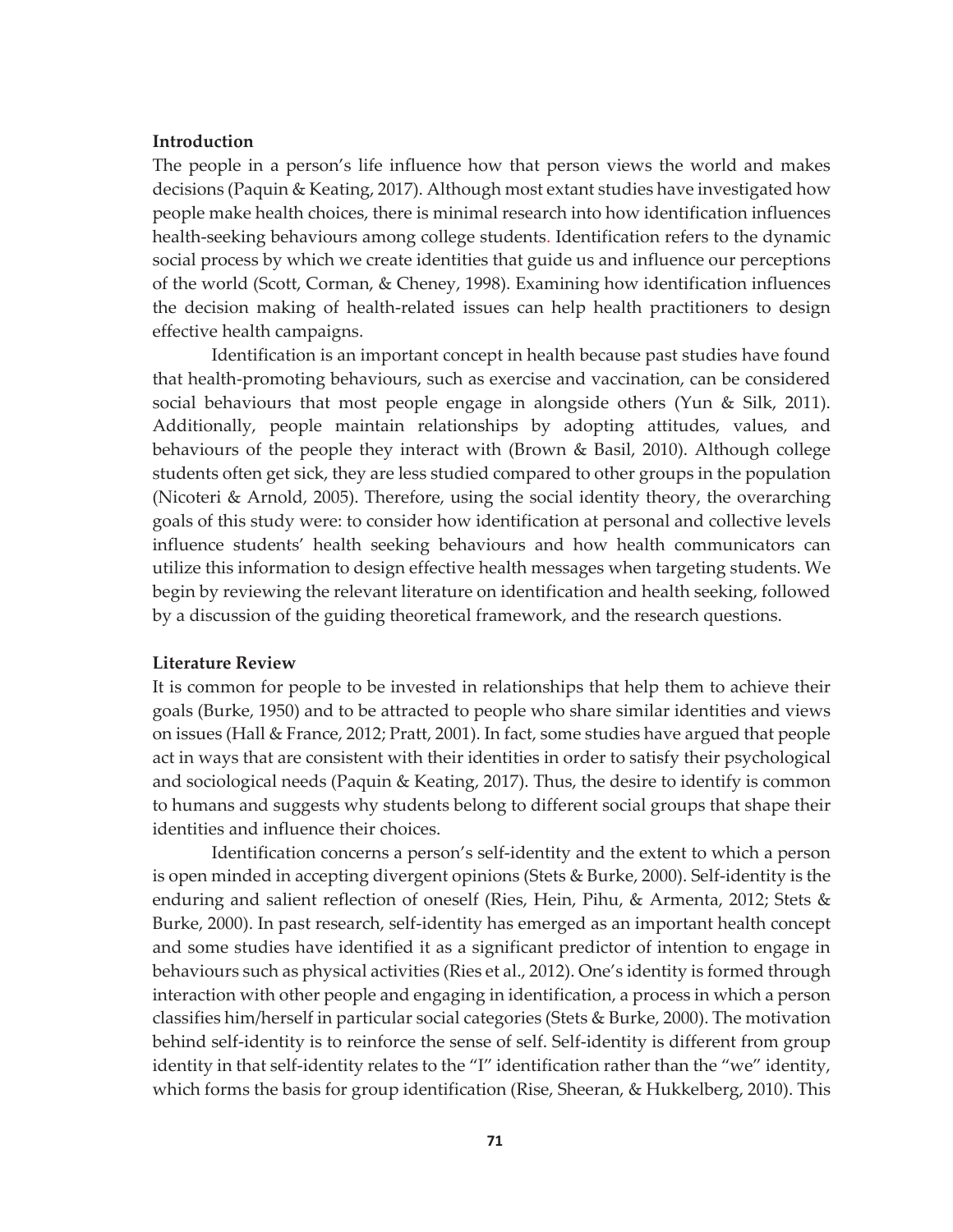study views both the self-identity and group identity as important in understanding health-seeking behaviours among students. For example, a student might make a health choice because of the influence of people in his/her social circle or due to personal agency motivated by his/her own desire.

The relevance of identification to health is evidenced in preventative health behaviours in which most people adopt a particular behaviour because those in their social networks approve of such actions (Harwood & Sparks, 2003; Yun & Silk, 2011). When adopting a behaviour, people rely on both self-image and groups they belong to and reinforce the behaviour through repetition (Harwood & Sparks, 2003). Past studies have identified the role of self-image in influencing the willingness of individuals to engage in activities such as voting, blood donation, and indulgence in food and alcohol (Yun & Silk, 2011). Other studies have found that the approval from friends influences the decision of students to get the HPV vaccine (Richards, 2016) and to engage in exercise (Ries et al., 2012). Therefore, to maintain social ties, people make choices that do not violate the beliefs and values of people in their social circles (Kahan, 2013). Thus, these aspects of identification, when applied to health interventions, may help health professionals in designing health interventions that achieve the desired outcomes. Closely related to identification, the next section introduces and discusses the theoretical framework of this study.

### **Theoretical Framework**

This study is premised on social identity theory (SIT). SIT contends that the social group that one belongs to influences a person's self-image and interactions with other people (Mckinley, Mastro, & Warber, 2014). Tajfel (1979) argued that group membership is important because it gives members a sense of pride and a lens through which group members view the world. SIT can assist in understanding how the desire to maintain interpersonal relationships among college students influence the choices they make about their health.

Hall and LaFrance (2012) argued that individuals are motivated to act in ways that reinforce group prototypes and avoid actions that threaten group harmony. Students, for example, might make certain choices such as to start exercising if people in their social groups engage in or are supportive of such activities. They may also eschew risky behaviours such as smoking and indulgence in alcohol if those in their social circles do not approve of those behaviours.

Tajfel and Turner (1979) proposed three mental stages involved in evaluating ingroups and outgroups: social categorisation, social identification, and social comparison. Social categorisation entails the group assigning a category to an individual, while social identification involves the individual adopting the identity of the group, and social comparison happens when the individual starts comparing that group to other groups (Tajfel & Turner, 1986). Such categorisation influences one's perceptions toward other groups in ways that elevate the status of his/her own group. Past studies contend that self-image influences the willingness of individuals to engage in activities such as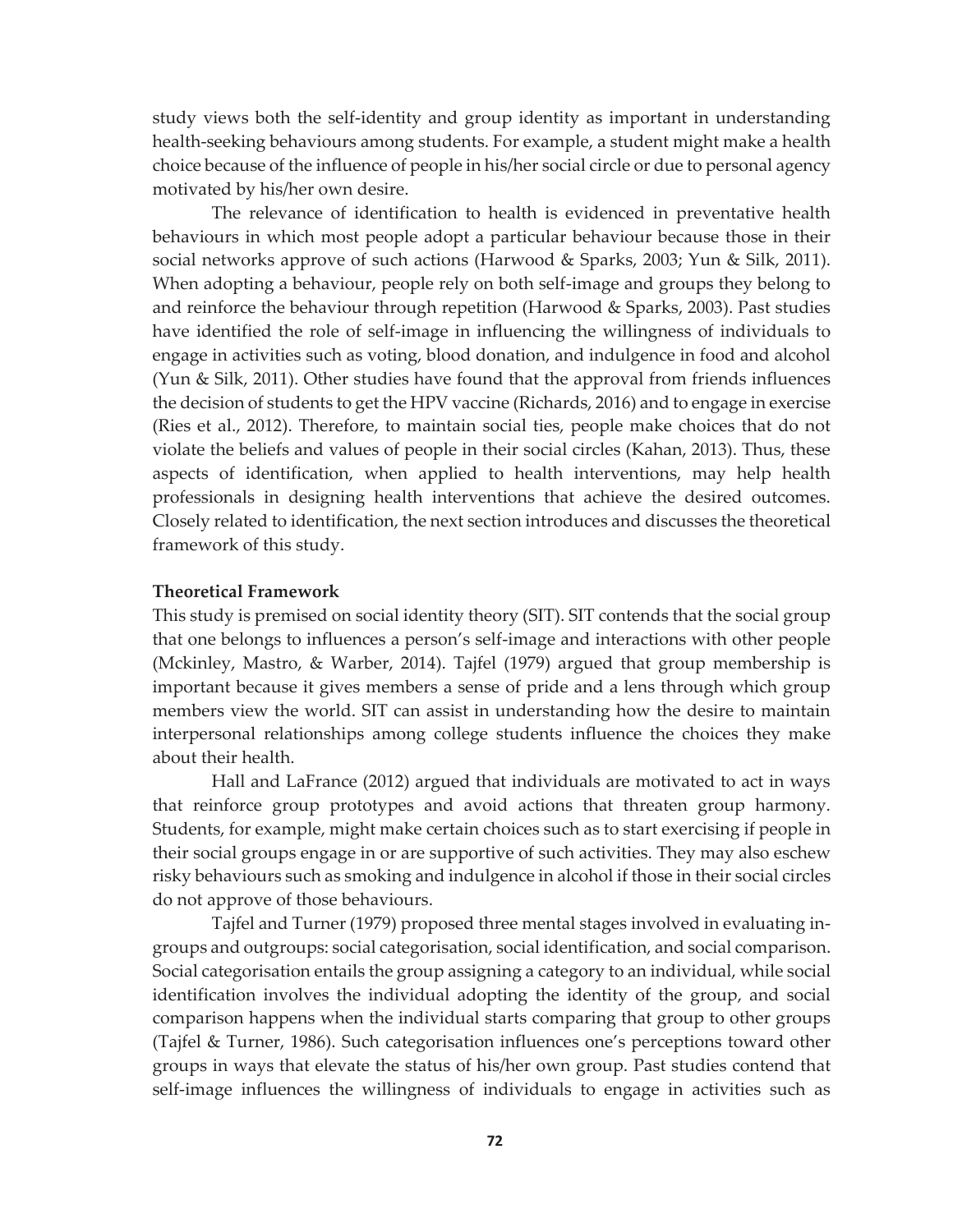vaccination, voting, blood donation, and indulgence in food and alcohol (Richards, 2016; Yun & Silk, 2011). Therefore, based on SIT and relevant literature, this study poses the following research question:

**RQ:** How does identification influence students' health seeking behaviours?

The methodology including choices that were made in collecting and analysing data are provided in the next section.

# **Methodology**

# **Participants**

This qualitative study involved 43 undergraduate students, of whom 22 (7 men and 15 women) were from a university in Kenya and 21 (6 men and 15 women) were from a large university in the USA. The age of the participants ranged from 20 to 29 years. Participants were recruited using snowball sampling, in which participants known to the researcher passed on the knowledge of the research project to other people who met the sampling criteria.

# **Data Collection**

After approval of the study by the Institutional Review Board (IRB), data were collected over the summer of 2019 using face-to-face responsive interviews because of they allow for an in-depth study of implicit beliefs and attitudes (Keyton, 2014; Lindlof & Taylor, 2011; Rubin & Rubin, 2012). Additionally, responsive interviews allow for flexibility and enable a researcher to guide the interview and adjust to the emerging needs or comments of an interviewee (Rubin & Rubin, 2012). The interviews lasted approximately 25 to 60 minutes and were audio-recorded to increase accuracy during transcription. To protect the confidentiality of participants, all identifying information from the transcriptions was removed and the participants were assigned pseudonyms. The focus of the interviews was to understand the extent to which identification among students influences the choices they make about their health.

# **Data Analysis**

Data were analysed using thematic analysis, where only the emerging themes and patterns that are relevant to the research question were considered. Braun and Clarke (2006) defined thematic analysis "as a way of analysing and reporting patterns within data" (p. 79). Before coding the data, each interview was saved as a separate file to ensure clear organisation (Haas & Mattson, 2015). Thereafter, the interviews were coded to establish concepts, categories, and themes that aligned with the research question of the study. The coding process involved the following steps; familiarisation with the content in the transcripts, separating the qualitative material into idea units, and establishing the categories into which the idea units could be classified (Haas & Mattson, 2015; Rubin & Rubin, 2012). In this study, the units of analysis were words, phrases, and emerging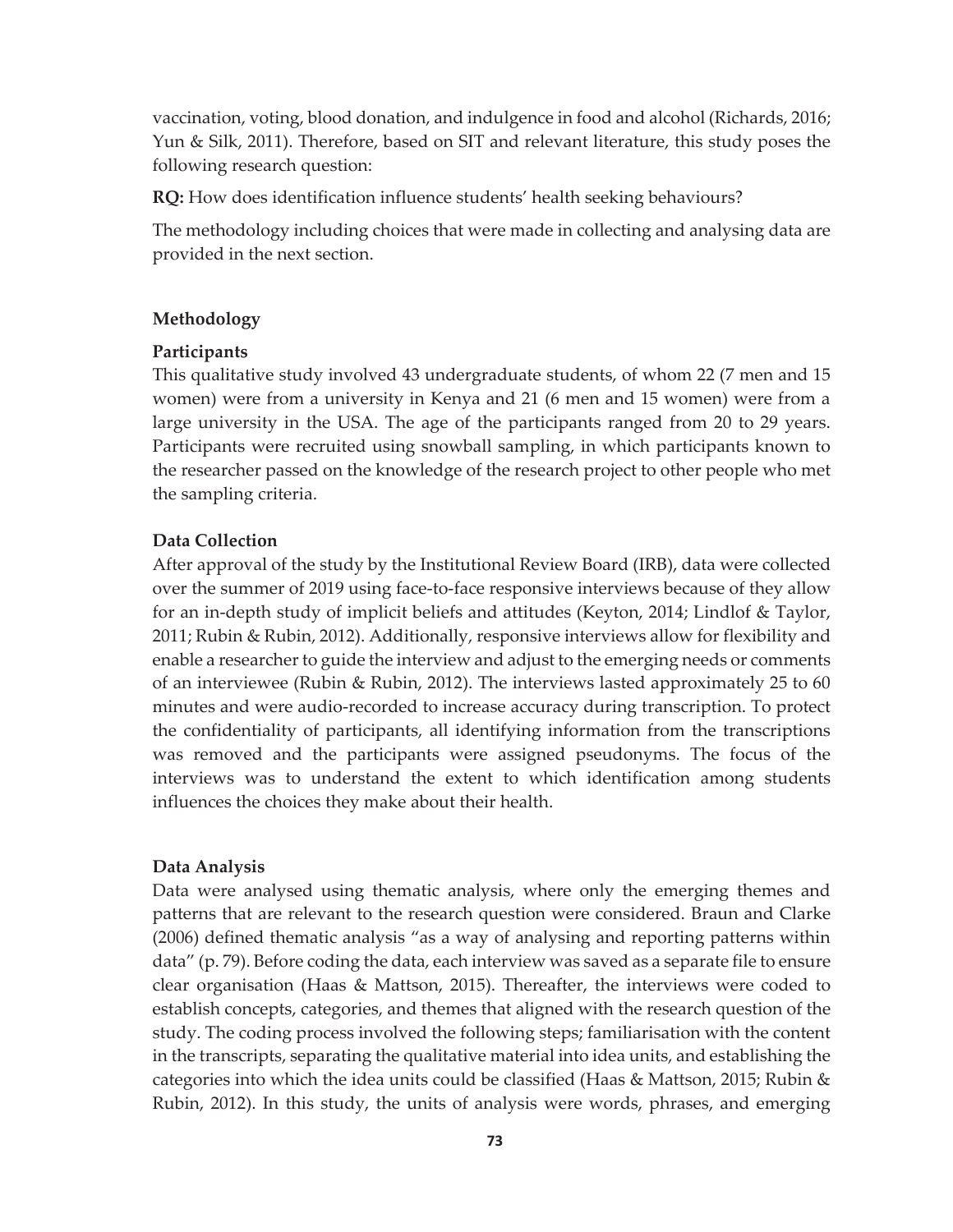patterns that aligned with the research question (Lincoln & Guba, 1985; Lindlof & Taylor, 2011). The categories were then developed into overarching themes depending on the similarities of content in the categories (Lindlof & Taylor, 2011; Rubin & Rubin, 2012; Saldaña, 2016). The findings of the study are presented in the next section.

# **Findings of the Study**

The categories that emerged from the interviews coalesced into the following themes: *cancer screening, HIV testing, recommendations, social pressure, offering advice, eating habits, use of contraceptives, vaccination, coping with distress, safety for friends,* and *one's body as the temple of God*. Generally, the content of these themes suggested that the students' health seeking behaviours were influenced by their desire to identify with other students and to maintain existing friendships with peers. The participants also suggested that people in their social circles influenced their health decisions such as screening for breast and cervical cancers in women, seeking voluntary counselling and testing (VCT) for HIV, and their likelihood of using contraceptives and condoms during sex. These themes are discussed below.

*Cancer screening.* Some participants reported being advised by their friends to go for cancer screening. In the following comment, Doreen explains how her friends advised her to go for cervical cancer screening out of concern that her profuse menstrual bleeding could be indicative of an underlying condition.

**Doreen [Kenya]:** Yes, I remember in January this year there was a certain cancer screening. People were walking around being screened for cancer on campus. So, my friend told me I'm not saying that you could be suffering from it [cancer] but I think your cramps are excessive [and] you need to go and get screened. So, I went for the screening.

This comment by Doreen highlights the concern students had for their friends. This concern motivated them to look out for one another and offer advice that could encourage their friends to go for treatment. This is also reflected in the vaccination theme below.

*Vaccination.* In other instances, the students reported influencing each other to go for vaccination shots. In the following example, Bernice explains how she influenced her friends to go for shots together.

**Bernice [USA]:** I hate shots. So I always bring my friends with me so I don't have to do it myself because I don't like getting shots by myself and I don't know how often you do like shots.

This comment reveals that the social network of a student can motivate him/her to go for shots. Since the study focusses on how identification influences health seeking, this comment shows that group identification can motivate students to go for vaccination.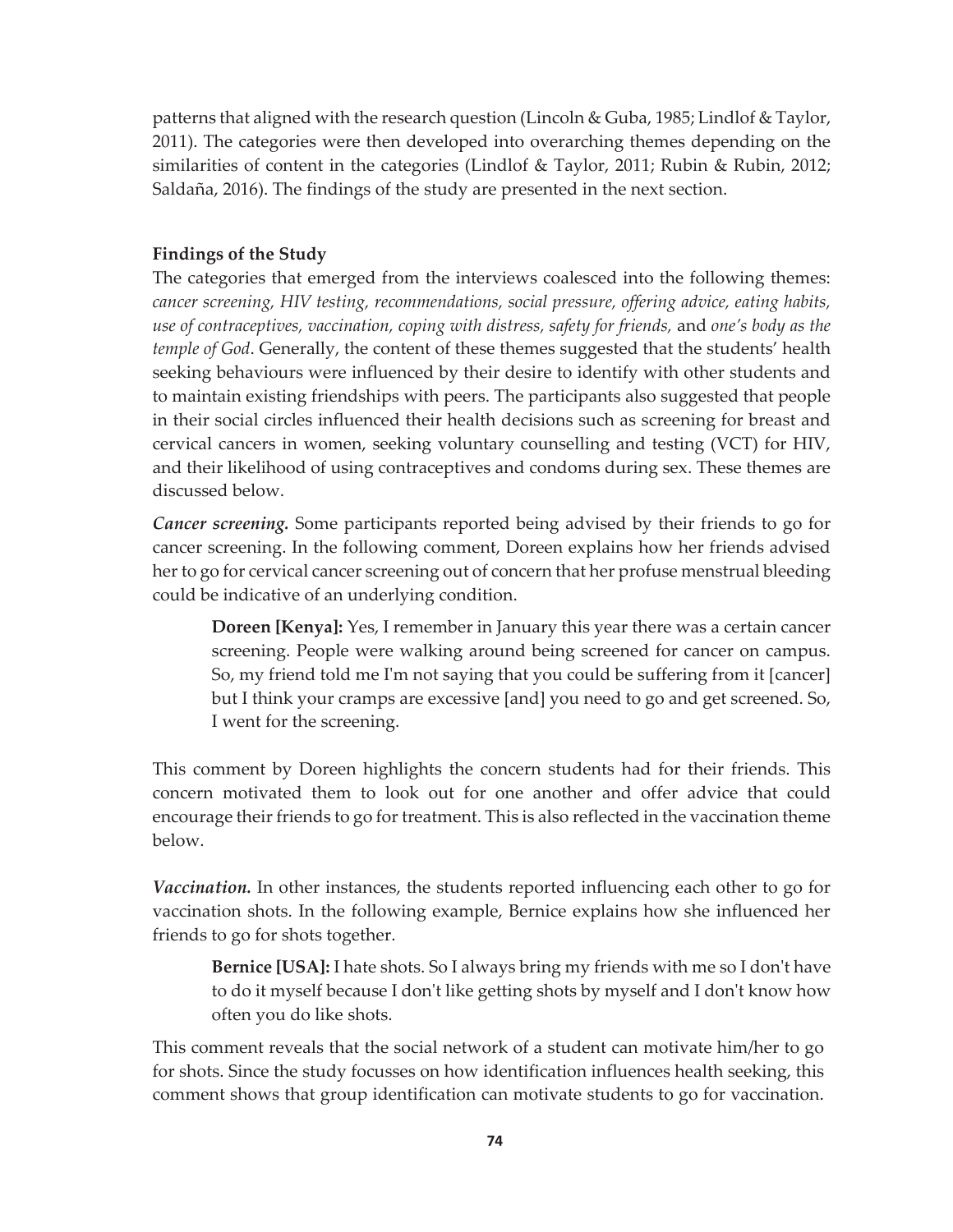This tendency to be influenced by friends was also observed in the comments about HIV/AIDS testing among Kenyan students that is presented next.

*HIV/AIDS screening.* The findings also suggested that students in Kenya influenced each other to go for HIV/AIDS testing and screening for other diseases when someone had persistent symptoms. Usually, HIV/AIDS screening is conducted in a Voluntary Counselling and Testing (VCT) center where one is first counselled about HIV/AIDS and how they can deal with it if their test is positive.

**Kyle [Kenya]:** It [friends' influence] may be like going to be tested for the HIV or other illnesses. So sometimes maybe I have some illness and my friends push me to get tested. Maybe I have flu and because of the pressure I decide to go to make sure am okay.

This comment by Kyle shows that friends in students' social circles influenced them to get tested for HIV/AIDS and to seek treatment if they became ill. HIV/AIDS, like HPV, is sexually transmitted and students' ability to influence each other to go for testing lends evidence to the importance of identification with others and its influence in health seeking behaviours. The next theme highlights how students relied on identification for emotional support when ailing.

*Emotional support.* The respondents also revealed that they perceived identification as a source of emotional support when a friend was sick. The following comment showcases this.

**Becky [USA]:** And just like if I'm not feeling well like they [friends] will usually help me out and you know bring me food and just like hang out with me when I'm sick.

The comment by Becky shows how having a functional network of friends can help students when they are sick. The emergence of this theme from the interviews, for instance, shows that friends looked out for one another and offered support especially when someone became ill.

The interviews also revealed that students looked to each other for answers to questions that they had. The comment by Allegra below shows how friends were resourceful and supportive when a peer had questions.

**Allegra [USA]:** Like if I ask them a question about something, they will tell me. Like it's that type of open honest conversation because like I know that they want to be there for me, and I want to be there for them.

This comment shows that students sustained friendships by being open with one another and being there for each other. Allegra seems confident that her friends are there for her and so she would also want to be there for them when they need her. This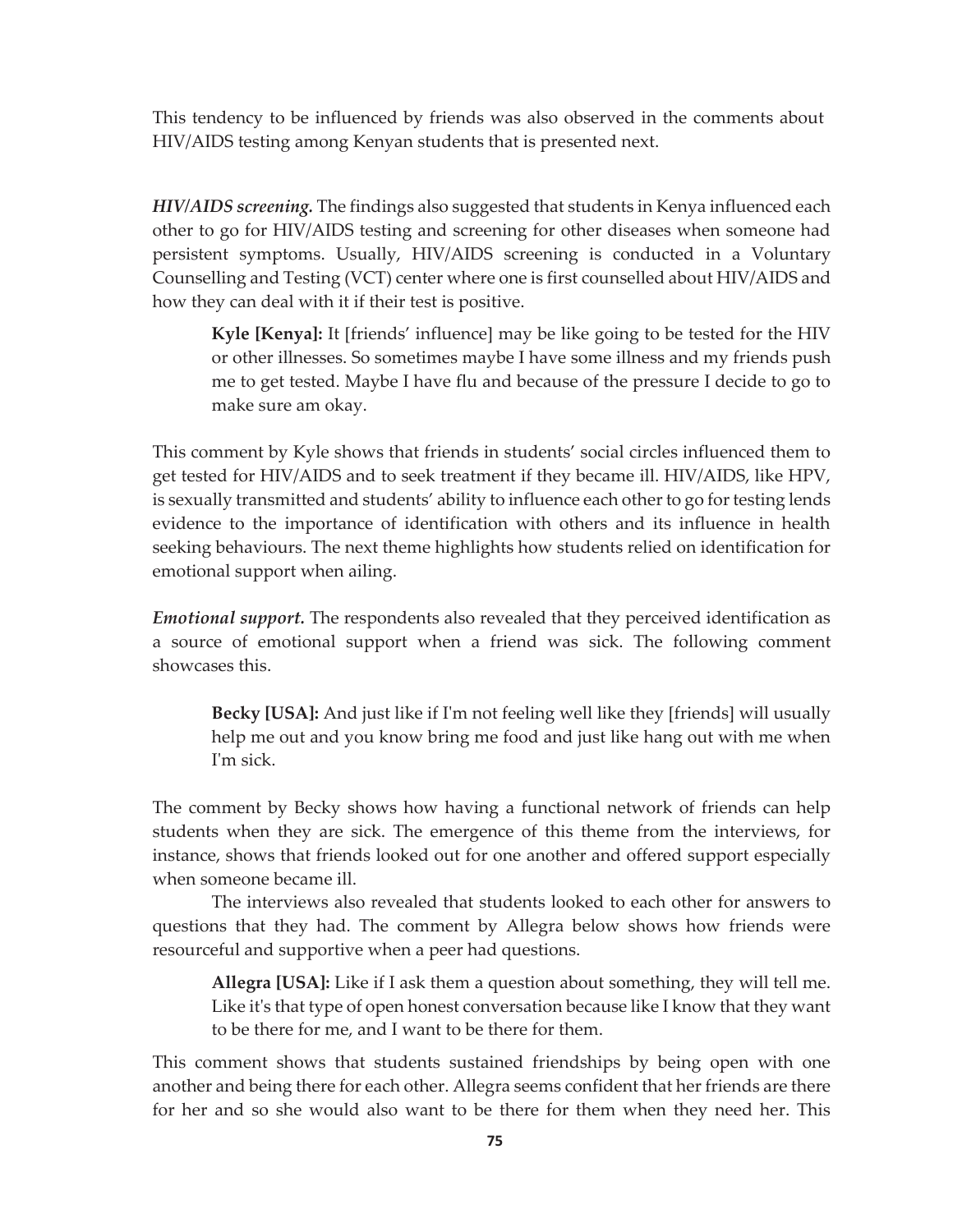reinforces the importance of identification among students and shows how it was an important source of support to students. This is closely related to the theme of friends ensuring safety for their peers, which is described next.

*Ensuring safety for friends.* In other instances, students reported that they took measures to ensure the safety of friends whom they perceived to be engaged in risky behaviour. In the following excerpt, Bobby explains how he drove his drunk friend's home out of concern that it would not be safe for them to drive when intoxicated.

**Bobby [USA]:** Yeah so like I did end up at a party a few weeks ago. But like everyone was drinking and I could have very easily drunk because like I didn't want to be like a buzzkill or whatever. Yeah and these group of friends were not within the religious groups like they were all like getting trashed and they were all super drunk. And instead, I was like well maybe, I could do good with this. And so, I decided instead I could just drive them all home. So, I ended up driving. I had like three or four trips to make. So, I just kept carpooling people in my car and taking them back. So, I think that just like trying to figure out what could I do in this situation instead of what the normal thing to do would be. It would've been normal to drink. Instead I was like, well I can do good in this moment and I feel like that was like God [guiding me] yeah.

This comment reveals the role that felt connectedness among friends had in safeguarding the wellbeing of friends. Toward the end of the excerpt, Bobby reveals that his actions were inspired by his identification with God to ensure the safety of his friends. This nuance reveals that identification among students occurred both at the interpersonal level and the macro level, in which students acted in ways that enhanced their relationship with their friends and with God. The next theme explains how friends advised those in need about where to seek treatment based on their previous experience with various physicians.

*Recommendations.* Referrals from students to their peers were based on the recommender's past experience with healthcare providers. If the past experience was positive, the students would recommend to their friends that they go for treatment to that healthcare provider. The following comment serves as an example of the comments made by some participants.

**Mo [Kenya]:** They told me I went to this physician and the services were good or not good. They also told me that this hospital is better than that, and then they told me it's up to you to make the decision.

The comment by Mo shows how friends influenced where their friends sought treatment by offering advice about which healthcare provider to visit. Usually, that advice was based on previous interactions with a healthcare provider and indicated how having a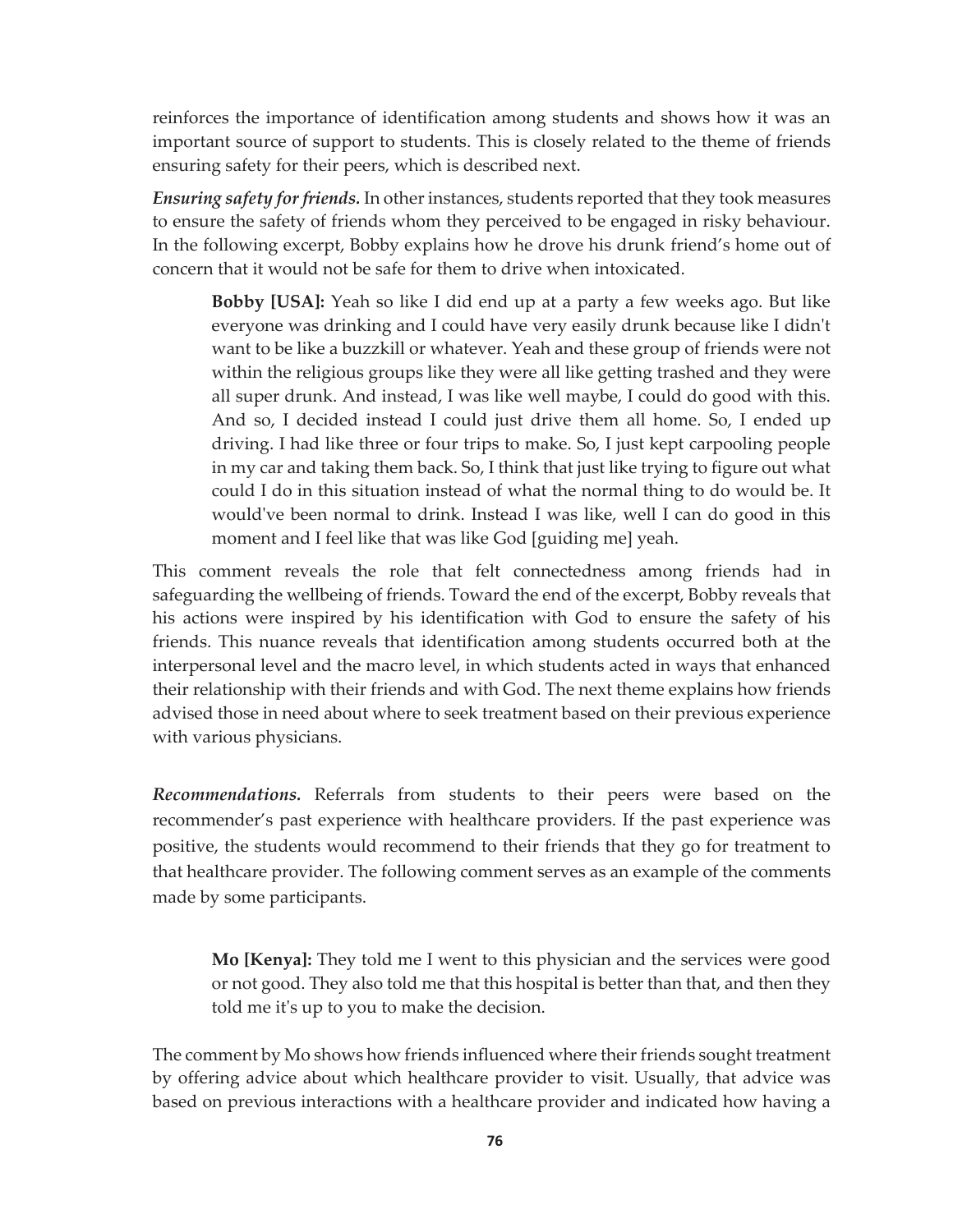positive identification with a physician can increase satisfaction of a patient and increase the likelihood of more referrals.

**Offering advice.** Besides recommending where a friend could get treatment, the students in one's network also broadened the worldview regarding health choices and offered advice to each other. The following comments illustrate this.

**Adi [USA]:** They open up my perspective on how I see things. Which is really cool. And I especially like from health like decisions and stuff and I can also see when they might be doing something that could be like damaging to them like some of them will just stay up all night almost every night with no sleep at all, and am like what are you doing?

**Alejandra [USA]:** I mean if I see someone doing something that might like impact their health in a negative way I might like kindly just talk to them about it and talk about like oh why are you deciding to go down this path when there's like other paths too just like non-intrusive. Just trying to help them.

These comments show how friends expressed concern for each other by offering advice if one was involved in potentially risky habits such as lack of sleep. Additionally, Adi suggested that she broadened her perspective on health issues through her interactions with her friends. Closely related to Adi's comments, Alejandra suggested that she would be willing to advise a friend if she ever saw them make a poor choice. These findings show that the identification among students is not only important for social reasons but also for health purposes. Students also revealed that their friends influenced their choice of diet as described in the next section.

*Choice of diet.* The participants revealed that their friends' input influenced the food they ate. They did this by talking about some foods and the health benefits as well as the effects of not eating such foods. The following comments show how students influenced the eating habits of their friends.

**Lily [Kenya]:** They [friends] influence a lot especially the food I eat. You will find some of my friends telling me by the way Lily when you try this type of food it brings these benefits, and when you stop eating it, you start experiencing this [health effect].

**Maddie [USA]:** In particular I know that we'll talk about making sure you get all your meals. Making sure that you're looking out for them and making sure they like eating healthy in general, like eating right. And trying to be healthy even though like I know college is really stressful.

These comments show how friends influenced each other regarding staying healthy by eating right. Besides explicitly advising their friends on the kind of food to eat, students implicitly influenced the choice of food by observing what their friends ate. The following comment illustrates how going out for meals with her roommates influenced her eating habits.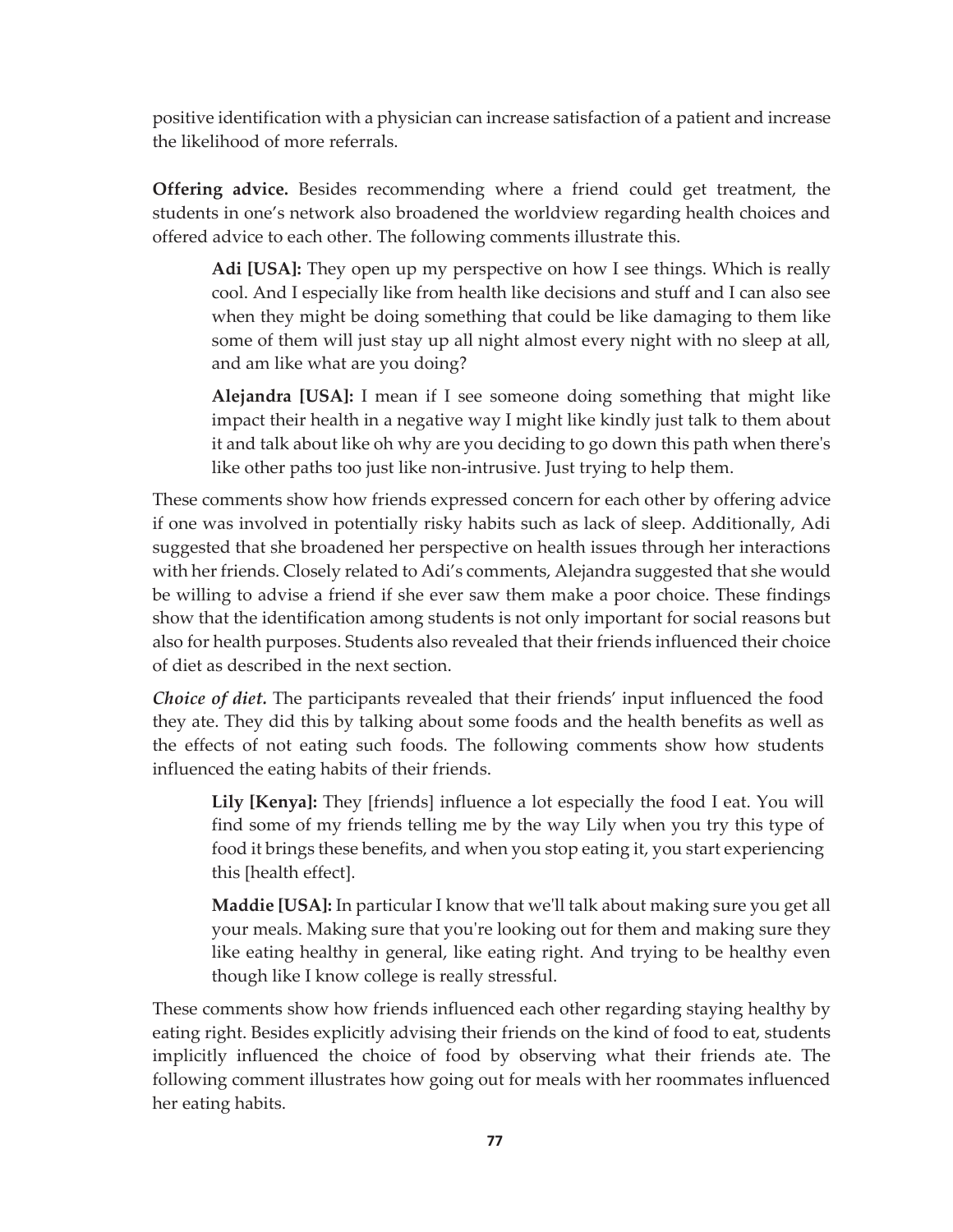**Becky [USA]:** But you know if we go out for food or whatever, one of my friends like one of my roommates she is vegetarian and gluten free and dairy free. So she eats lots of like super healthy foods because she can't have a whole lot of processed foods. And my other roommate she's like never home so she never cooks anything, so she usually does like microwave meals. And so I like the two extremes. I would say of my roommates. So I try and be in the middle of it because they're both too extreme for me. Therefore, I would say that they have a relatively big impact on my life just because I spend a lot of time with my friends here.

This comment shows how being close to other peers may influence the eating habits of students. In this example, Becky compares her eating habits with that of her friends and deciding what is best for her. The element of comparison shows how students might engage in a behaviour by comparing themselves with others and weighing the benefits of such a behaviour. The next theme refers to how students influenced each other in choosing contraceptives.

**Choice of contraceptive***.* Students also influenced their friends on the choice of contraceptives to prevent pregnancy and use of condoms to guard against sexually transmitted diseases. The following excerpts show some of the comments that were made by participants regarding the use of contraceptives and condoms.

**Doreen [Kenya]:** My friends influence me especially on contraception. We talk about contraceptives a lot. Yeah. So, I would say from the advice from the stories I know about what [contraceptive] to use.

**Becky [USA]:** I wasn't originally on birth control my freshman year and then like all my friends were on it like you know [they were] you should probably go for it. And I had I hadn't really thought of it before. So, I talked to my doctor and I was like I mean I might as well start it. So I would say that they were pretty big influence on that too. You know it's not the feeling of being left out per say but I feel like they're having a positive experience with you know a certain birth control or a different thing. And so you know I didn't have that so I was like ok well, I will try it out and then if I that same experience then it'll be good for me too.

These comments show how friends influenced each other when deciding to start using contraceptives and choosing the type of contraceptive based on what their friends were using. These two comments indicate how the social norms of a group toward a health issue can influence the behaviour of members of that group. Usually, members would engage in behaviours that their friends approve of and those that can enhance the group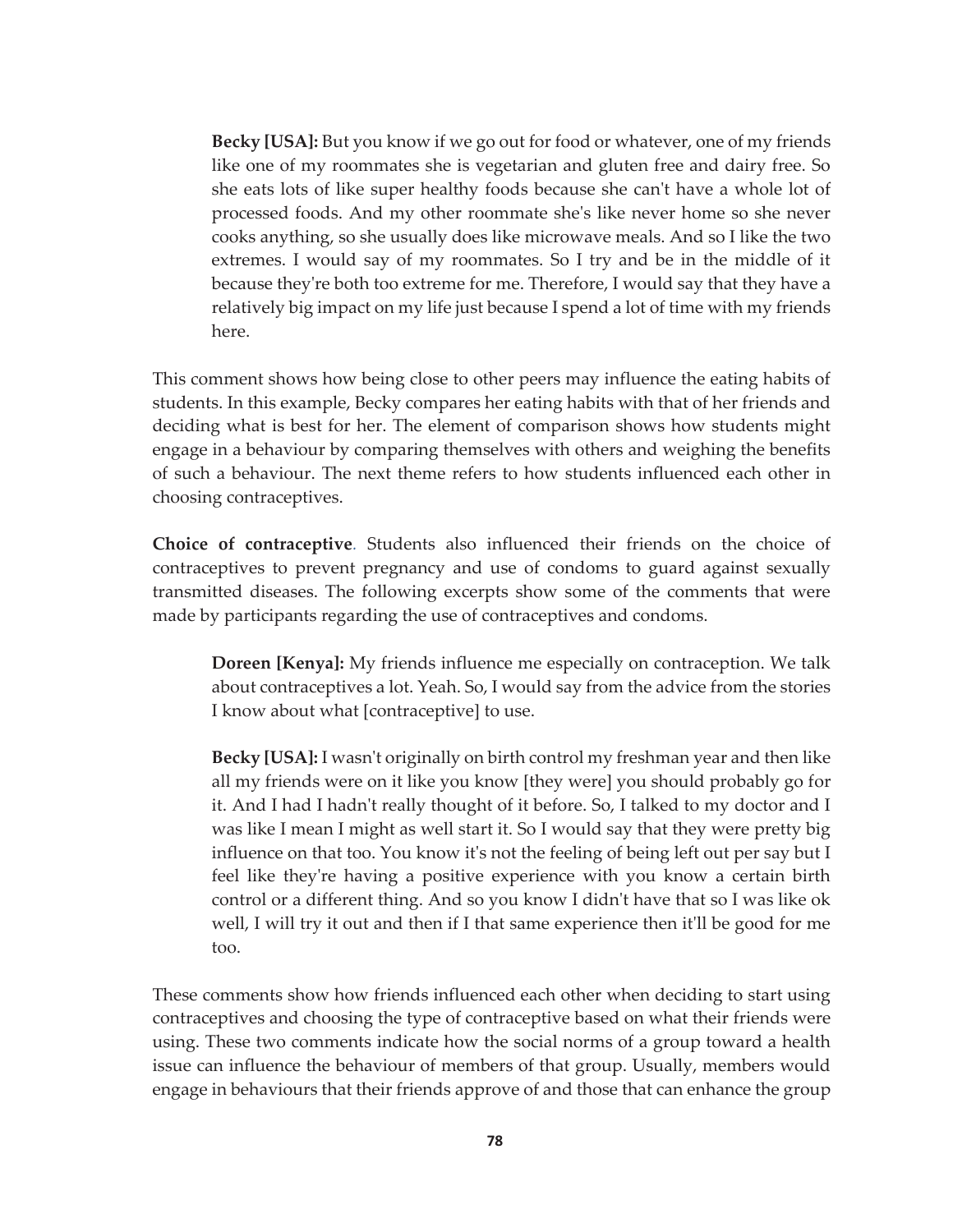as a whole. In particular, the comment by Becky evidences how her friends influenced her to decide on using contraceptives. This was driven by the need to identify with her friends and the desire to have similar satisfaction from contraceptives that her friends were getting. These comments resonate with the next comment, which indicates how friends influenced each other into practicing safer sex and ensuring safety of their peers in general.

**Eva [Kenya]:** Yeah, they [friends] influence me. Most of my close friends ensure that I am not into unsafe sex. They make sure that any time I meet with this guy we do it [sex] safely, we practice it safely and they give me ideas on what to use and the best way to prevent the STIs.

The influence of students to practice safer sex is something worth noting, especially because of the high prevalence of sexually transmitted infections, such as HPV and HIV/AIDS among young people both in Kenya and the USA. Thus, this finding shows that students wanted to safeguard the health of their friends by encouraging them to practice safer sex. These findings support the influence of identification on health seeking behaviours among students. The next section discusses these findings and their implications for theory and practice.

### **Discussion**

This study offers interesting findings and sheds light on how health practitioners can utilize identification in health contexts. The findings, for instance, indicate that the desire to identify with other students can influence the health choices they make. In particular, the findings suggested that the need for identification among students influenced their choice of diet, likelihood of practicing safer sex, propensity of referring their friends to healthcare providers whom they perceived as caring, and inspired students to encourage their peers to seek care when they were ill. The next section discusses, the implications of these findings and how they contribute to communication theory.

#### **Theoretical and Practical Implications of the Findings**

This study utilised SIT to explain how the need to identify with other students might influence their decision-making concerning health-related choices. This highlights the utility of SIT in health research by showing how identification among students can motivate health-seeking behaviours, such as group vaccination and screening.

The findings of the study buttress the arguments in SIT that one's social group influences self-concept and this in turn influences the interactions with other people (Mckinley et al., 2014). The findings also highlight the influence of group membership in shaping the behaviours of members and influencing their worldviews (Hall & LaFrance, 2012; Tajfel, 1979). Often, individuals are motivated to act in ways that reinforce group behaviour and avoid situations that threaten group harmony (Hall & LaFrance, 2012; Tajfel & Turner, 1979). This may explain why students followed the health suggestions given by their friends and acted in ways consistent with the expectations of their peers.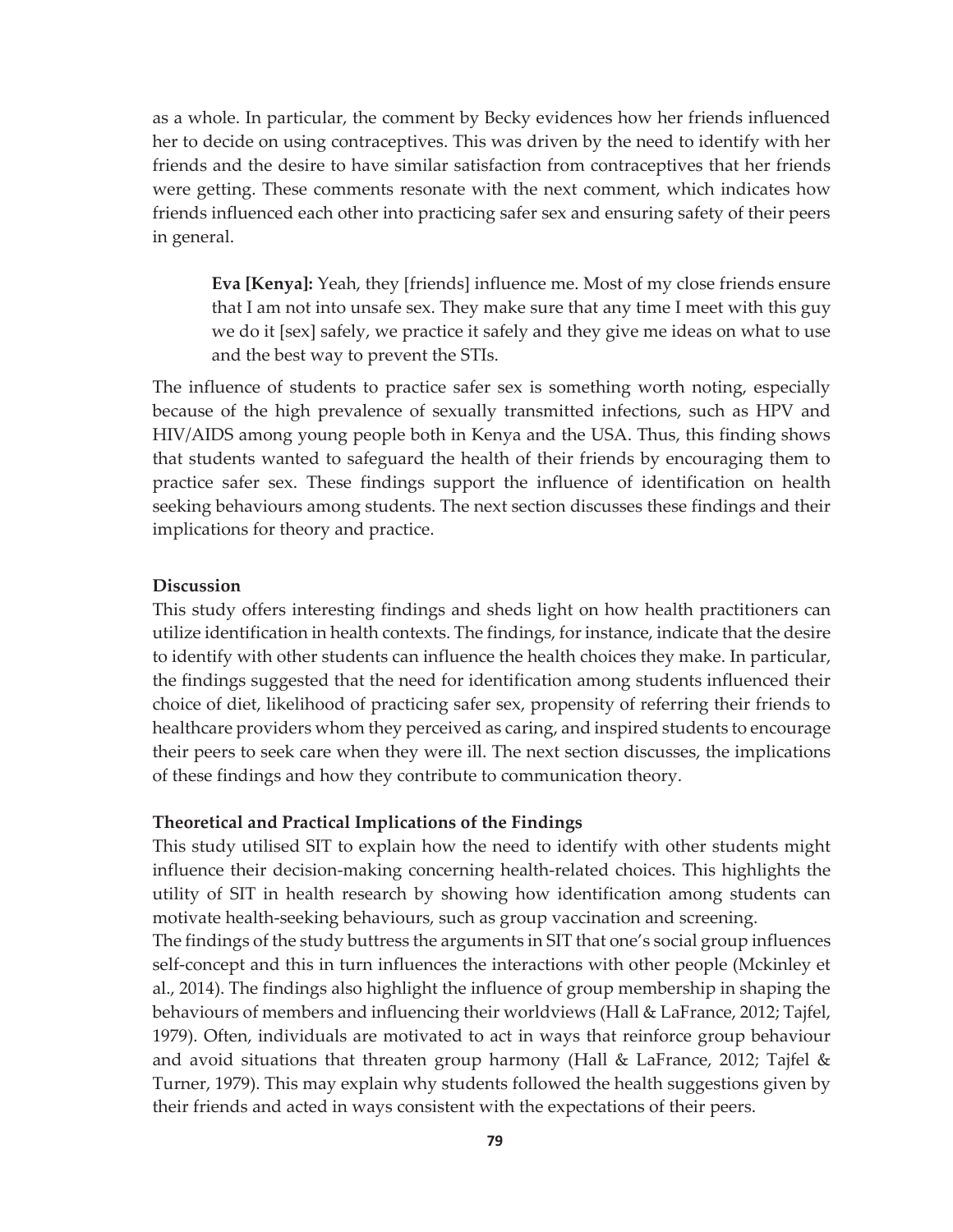This study supports extant research on identification and its application in health. For example, consistent with arguments made by Harwood and Sparks (2003), this study shows that people rely on others in their social networks to make health choices. This supports the centrality of identification in our social world (Leach et al., 2008; Scott et al., 1998). Additionally, to maintain social ties, people tend to make choices that do not violate the beliefs and values held by those close to them (Kahan, 2013). This was illustrated by the respondents' willingness to follow the referrals of their friends in making decisions about where to go to hospital and the contraceptives to use. Therefore, this shows the importance of considering the social norms and culture of a target audience when rolling out a health intervention because they can provide a context through which health issues can be better understood (Airhihenbuwa & Webster, 2012; Tindall & Vardeman-Winter, 2011).

It is interesting that students in both Kenya and the USA indicated that identification with their peers influenced their health choices regardless of the cultural differences between the two samples. This highlights the potency of identification in addressing health behaviour change. For example, these findings indicate that targeting the social networks of students with health messages can help to increase the likelihood of them adopting desired behaviours. This is particularly important in dealing with health conditions that mostly affect students, such as sexually transmitted infections like human papillomavirus (Markowitz et al., 2014).

The next section considers some possible future research areas that augment the current study and expand our understanding of the role that identification plays in health.

#### **Directions for Future Research**

From the findings of this study, it seems obvious that identification plays an important role in health behaviours and researchers need to continue exploring this intersectionality. The focus of the present study was on the student population, therefore, another possibility for future study is to explore if identification has the same influence on health in both non-student and older populations. This can help to shed more light into how identification can shape the attitudes of the target population with regard to various health issues.

#### **Limitations of the Study**

It is important to identify some limitations of this study. First, these findings cannot be generalised to an entire population. Additionally, health-related topics are sensitive, and it is possible that students forgot or even distorted information they provided to avoid disclosing their health habits.

However, regardless of these shortcomings, the findings of this study highlight the important role that identification plays in our lives, especially in shaping our health behaviours. The use of interviews, which are convenient in the study of implicit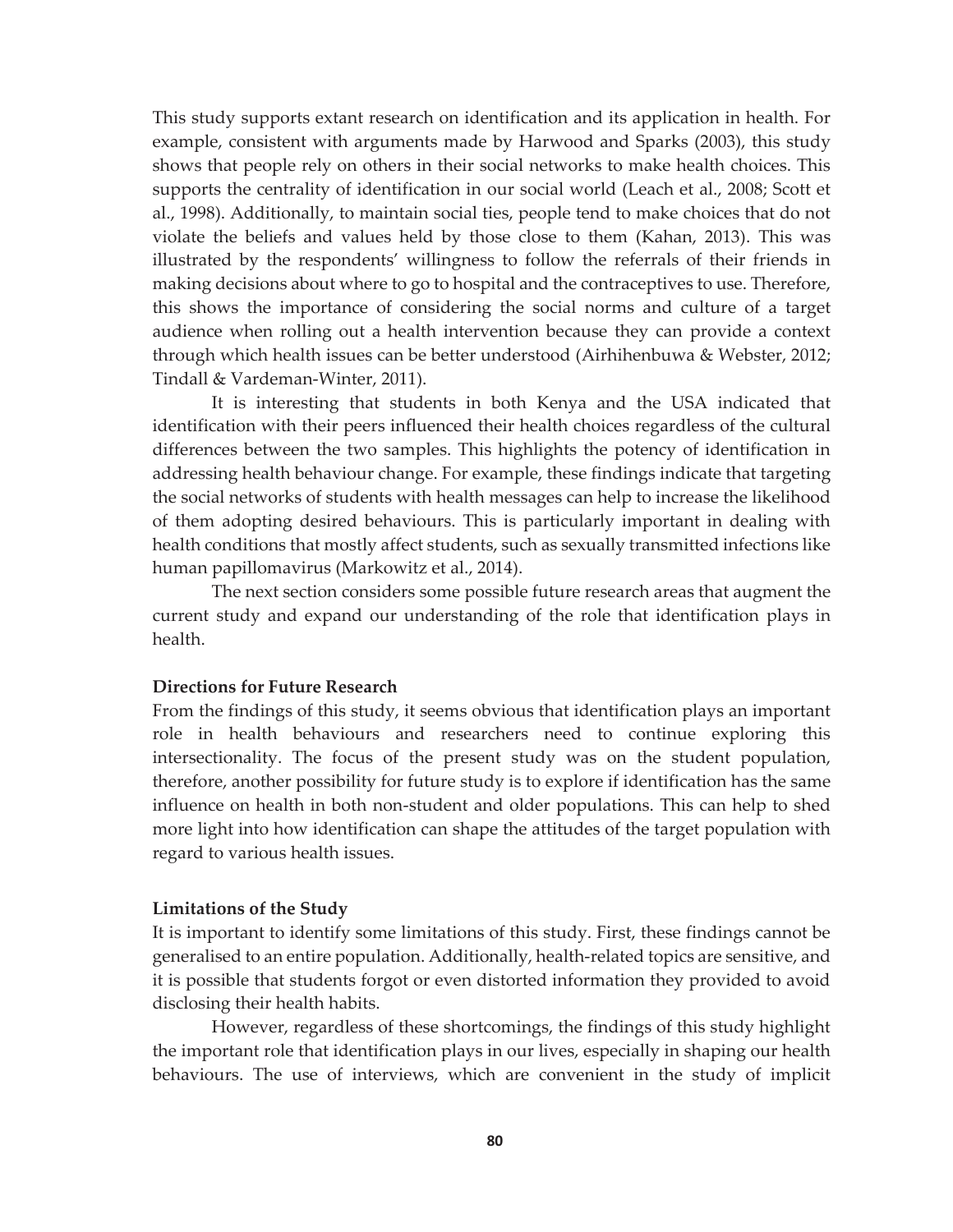behaviours, lends credibility to the validity of these findings and their reliance in healthrelated contexts.

### **Conclusion**

The findings of this study show that identification is an important factor that influences health behaviours and the choices that people make in their daily lives. From the findings, for example, it was clear that the people in a student's social circle influenced their choice of diet, likelihood of getting vaccinations, referrals for friends, and use of contraceptives. Taken together, this study reveals the need for health communicators to utilize identification in health campaigns aimed at changing the behaviours of college students. This is important because it can give insights into how health practitioners can target the social networks for effective design of health messages focusing on students.

### **Acknowledgments**

The authors thank the Brian Lamb School of Communication, Purdue University, for the Lamb School Grant and the College of Liberal Arts, Purdue University, for supporting this project through the PROMISE Grant. We would also like to thank the participants in this study.

### **Declaration of interest statement**

The authors declare that there are no known conflicts of interest associated with this study.

### **References**

- Airhihenbuwa, C., & Webster, J. (2012). Culture and African contexts of HIV/AIDS prevention, care, and support. *Journal of Social Aspects of HIV/AIDS, 1*, 4-13. doi: 10.1080/17290376.2004. 9724822
- Brown, W. J., & Basil, M. D. (2010). Parasocial interaction and identification: Social change processes for effective health interventions. *Health Communication*, *25*(6-7), 601-602.
- Burke, K. (1950). A rhetoric of motives. Berkeley, CA: University of California Press.
- Dalgaard-Nielsen, A. (2010). Violent radicalisation in Europe: What we know and what we do not know. *Studies in Conflict and Terrorism, 33,* 797-814. doi: 10.1080/1057610X.2010.501423
- Hall, J., & LaFrance, B. (2012). ''That's gay'': Sexual prejudice, gender identity, norms, and homophobic communication. Communication Quarterly, 60, 35–58. doi: 10.1080/01463373.2012.641833
- Haas, E. & Mattson, M. (2015). Metatheory and interviewing. Harm reduction and motorcycle safety in practice. Maryland, MD: Lexington Books.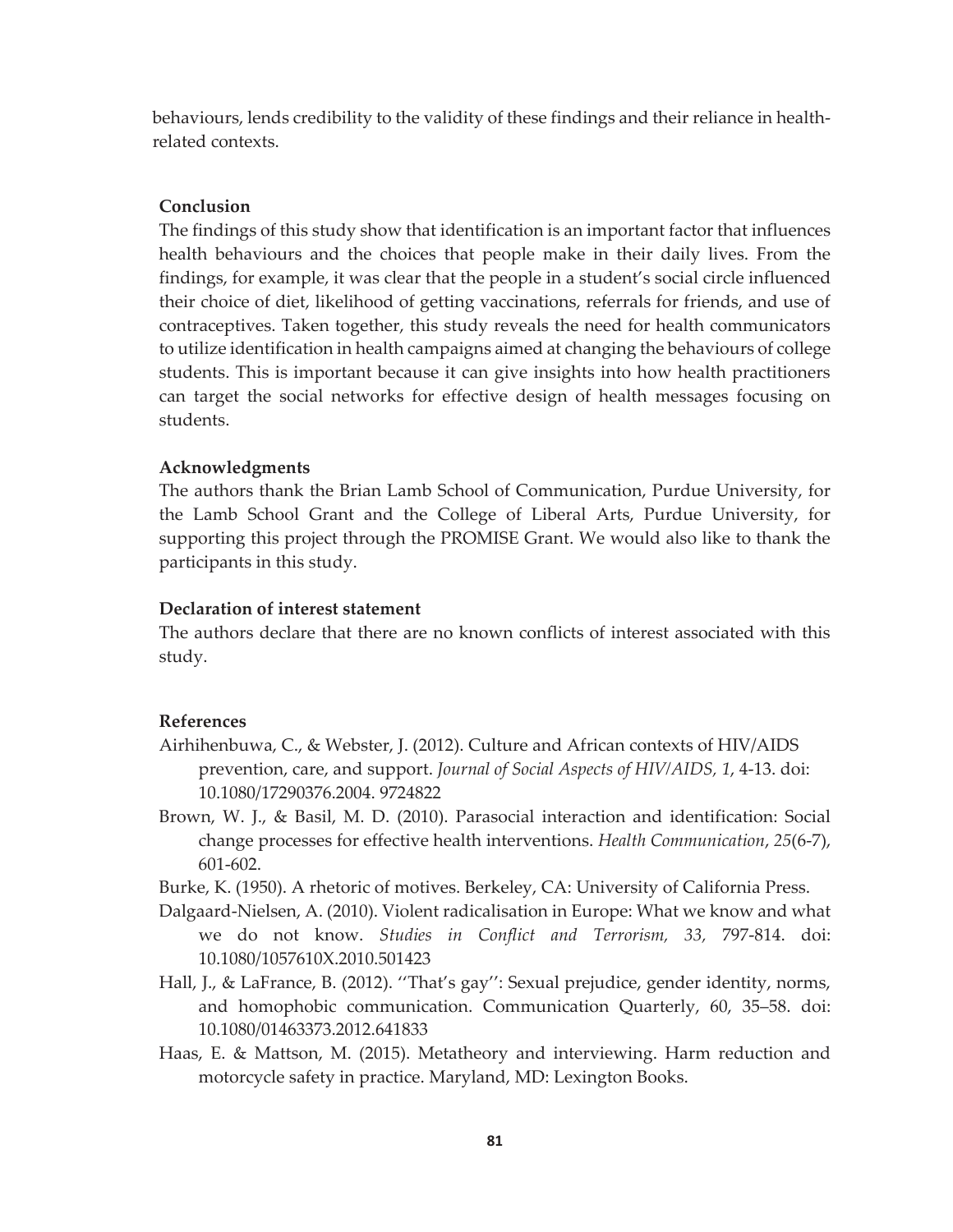- Hill, P. C. & Pargament, K. I. (2003). Advances in the conceptualisation and measurement of religion and spirituality. Implications for physical and mental health research. American Psychologist, 58, 64- 74. doi: 10.1037/0003-066X.58.1.64
- Harwood, J., & Sparks, L. (2003). Social identity and health: An intergroup communication approach to cancer. *Health Communication*, *15*(2), 145-159.
- Kahan, D. M. (2013). A risky science communication environment for vaccines. *Science, 342,* 53- 54*.* doi: 10.1126/science.1245724
- Keyton, J. (2014). *Communication research: Asking questions, finding answers.* (4<sup>th</sup> ed.). New York, NY: McGraw-Hill.
- Leach, C. W., van Zomeren, M., Zebel, S., Vliek, M. L. W., Pennekamp, S. F., Doosje, B., Spears, R. (2008). Group-level self-definition and self-investment: A hierarchical (multicomponent) model of in-group identification. Journal of Personality and Social Psychology, 95, 144- 165. doi: 10.1037/0022-3514.95.1.144
- Lincoln, Y. S & Guba, E. G. (1985). *Naturalistic Inquiry.* Beverly Hills, CA: Sage.
- Lindlof, T. R, & Taylor, B. C. (2011). *Qualitative communication research methods* (3rd ed.) Thousand Oaks, CA: Sage.
- Markowitz, L. E., Dunne, E.F., Saraiya, M., Chesson, H. W., Curtis, C. R., Gee, J., & Unger, E.R. (2014). Human papillomavirus vaccination: Recommendations of the advisory committee on immunisation practices (ACIP). Morbidity and Mortality Weekly Report, 63, 1- 30. Accessed from https://www.cdc.gov/mmwr/preview/mmwrhtml/rr6305a1.htm
- Mckinley, C. J., Mastro, D., & Warber, K. M. (2014). Social identity theory as a framework for understanding the effects of exposure to positive media images of self and other on intergroup outcomes. International Journal of Communication, 8, 1049-1068. Accessed from http://ijoc.org/index.php/ijoc/article/download/2276/1116
- Nicoteri, J. A., & Arnold, E. C. (2005). The development of health care–seeking behaviours in traditional-age undergraduate college students. *Journal of the American Academy of Nurse Practitioners, 17*, 411- 415*.*
- Paquin, R. S., & Keating, D. M. (2017). Fitting identity in the reasoned action framework: A meta-analysis and model comparison. *The Journal of Social Psychology, 157, 47- 63.* doi: 10.1080/00224545.2016.1152217
- Pratt, M. G. (2001). Social identity dynamics in modern organisations: An organisational psychology/organisational behaviour perspective. In M. A. Hogg & D. J. Terry (Eds.), *Social identity processes in organisational contexts* (pp. 13- 30). Philadelphia, PA: Psychology Press.
- Richards, K. (2016). Intention of college students to receive the human papillomavirus vaccine. *Health Education, 116,* 342-355*.* doi: 10.1108/HE-04-2015-0014
- Ries, F., Hein, V., Pihu, M., & Armenta, J. (2012). Self-identity as a component of the Theory of Planned Behaviour in predicting physical activity. *European Physical Education Review, 18,* 322–334*.* doi: 10.1177/1356336X12450792